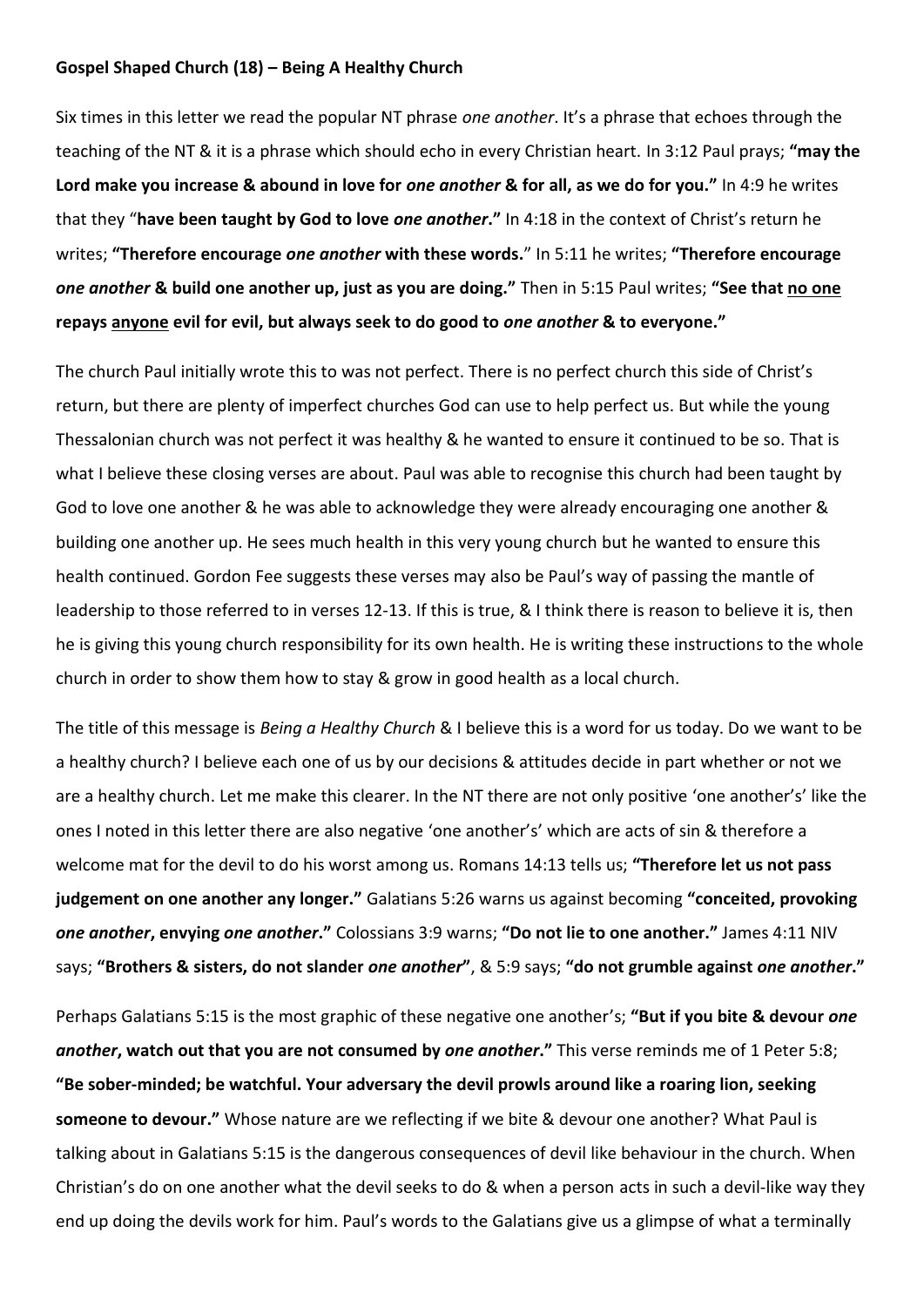sick church looks like, one that has become the opposite of everything a church should be – a church displaying the opposite of Jesus' new commandment to love one another as he has loved us! A church reflecting the character of Satan instead of the character of the Saviour! A church full of devil-like people instead of Christ-like people. Since the church is made up of individual members, Satan gets in when we as individual members of Christ's church give him a foothold. When devil-like things like envy, bitterness, slander, grumbling, gossip & deception are given a foothold in our life we play the role laying out the welcome mat for Satan. Oh we might pray *"come Holy Spirit"* with our mouths but if we are tolerating any of these things in our lives then our lives we are in reality an open invitation to Satan.

There isn't time for such things because we are on a mission. For this reason there is only time to do the one another's that reflect the forgiving, gracious & loving nature of Christ. This church was making an impact for the gospel in their region & Paul didn't want attitudes or people in the church to hinder the health of the church & progress of the gospel. Paul's closing section gives us some instruction which will help us in being a healthy church & which I also believe will help fortify us against giving the devil a foothold or stronghold.

Remember Paul is writing to an already healthy church. I just want us to see the contrast so that we choose health over unhealthy & that choice is made through a million micro decisions in our everyday Christian lives. This church was a healthy because of their work of faith, labour of love, & steadfastness in hope. They knew who they were, they had received the gospel joyfully in spite of persecution, they welcomed it as the word of God & they experienced the power & assurance of the Holy Spirit. They were impacting their region & beyond, they had turned from idolatry to serve the living God & were living in view of Christ's return even though they did need some correction about what that meant for everyday living. They also needed some teaching around holiness & sexual purity but for the most part they were in good health. They were loving one another, encouraging one another & building one another up. All these things are evidence of health & therefore they are things we should long to see in our own fellowship, but I believe these closing instructions are given to help them maintain & excel in being a healthy church. This is how a healthy church stays healthy. This is the kind of church I want to be a part of!

#### **1. HEALTHY LEADERSHIP**

In order for a local church to maintain, grow & excel in health it needs healthy leadership & there are two sides to this. First we need we need a healthy example of leadership & second we need a healthy view of leadership. We assume Paul is talking about elders here because his instruction matches the common practice of appointing elders to care for local churches. However no title is used, only a brief description of what these leaders do. Paul writes; **"We ask you, brothers & sisters, to respect those who labour among you & are over you (or care for you) in the Lord & admonish you, & to esteem them very highly in love**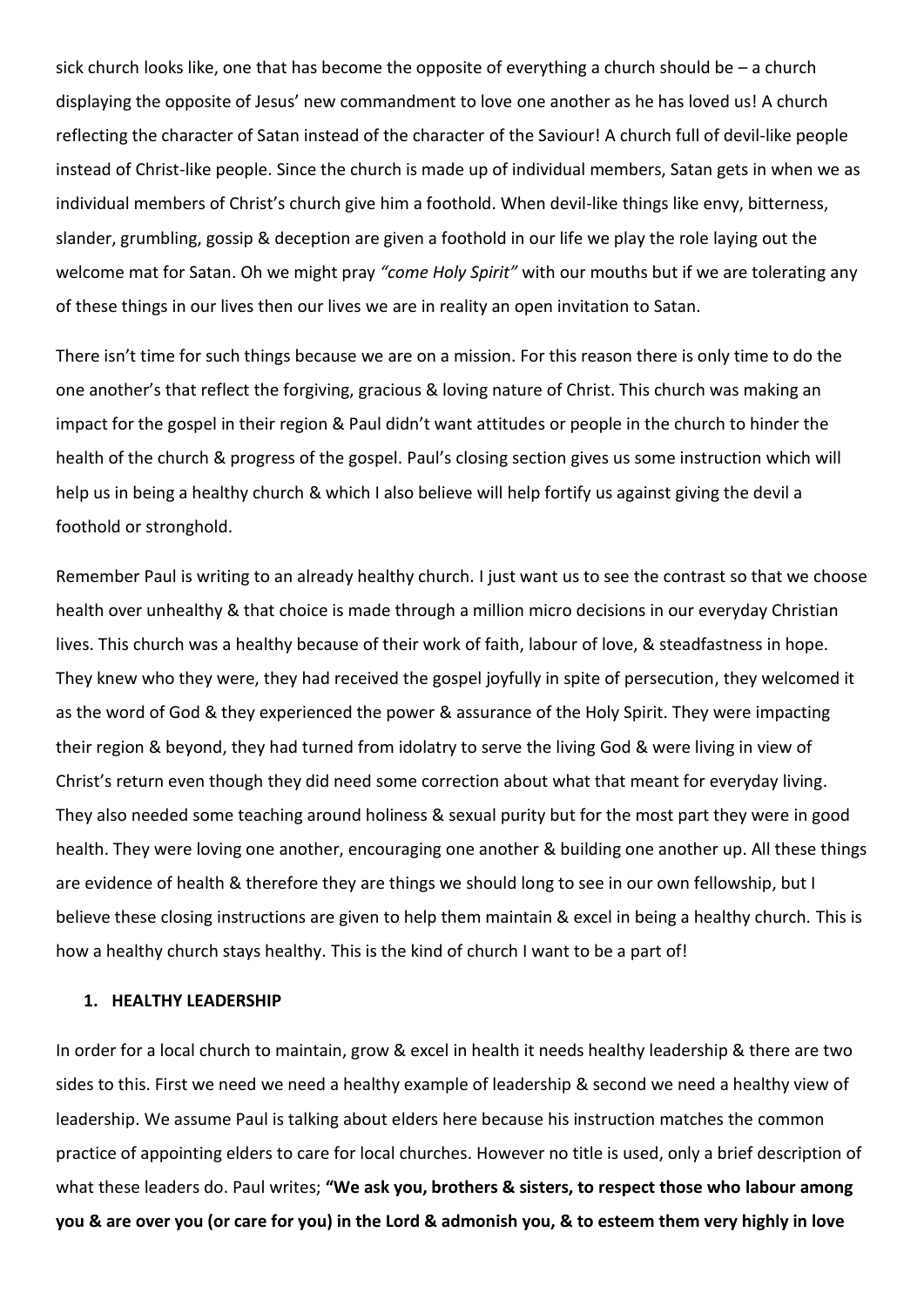**because of their work."** This is the earliest teaching we have on church leadership. There are no titles given in these verses but rather there are three practical things we learn about church leadership: Church leaders are those who labour among God's people, those who oversee or care for God's people & those who admonish God's people. Paul is also not talking about three separate roles he is talking about a team of leaders who work together within the local church.

The phrase **"labour"** indicates hard work. 1 Timothy 5:17 says; **"Let the elders who rule well be considered worthy of double honour, especially those who labour in preaching & teaching."** We find the same ideas here in this verse – labour & oversight. Leaders lead by working hard among the people & at what God has called & gifted them to do. Their labour is what is important to them not position or recognition. The phrase **"over you"** can also be translated **"care for"**. The Greek conveys both authority & providing care so both are appropriate. That this leadership is **"in the Lord"** is important to note. Jesus teaches us that kingdom leadership is very countercultural. We don't lord it over like the gentiles we view ourselves a servants of all (Matt 20:25-28; Luke 22:24-27; 1 Peter 5:3). It is not a hierarchy; it is overseeing, being an example & caring. We can so easily view things through hierarchical lenses because almost every system in this world is so. Church leaders lead among equals, as fellow children in God's family. Their authority comes through their call, work & example in Christ not through title or position.

According to Ephesians 4 Christian leadership is all about equipping others to do the work of ministry. If anything it is bottom up not top down. It's so much about having a role but helping others find theirs. So overseeing is not doing everything or lording over everyone but equipping the saints to do the work. The more a leader matures the less it becomes about his or her ministry & the more it becomes about others being equipped for ministry. The heart is to see others flourishing like a father longs to see his children flourishing. This is a reflection of Father God's heart & it should be reflected in church leaders. Perhaps equipper would be a better general description for Christian leaders, since all members of Christ's Church are ministers. **"Admonish"** is the third phrase & it has to do with warning, but is it warning with a heart that is for the person being warned. *"Correcting while not provoking or embittering..."*

As well as learning something about church leaders we also learn something about how these leaders were to be viewed. Paul uses the words respect & esteem very highly in love because of their work. Again the emphasis is on work not title or office. In verse 12 Paul asks the church **"to respect"** leaders. This carries with it the idea of knowing & acknowledging those who have responsibility for them in the Lord. They are to recognise the activity of leadership among them. Paul is likely affirming the leaders here in light of the following instruction... In verse 13 he says; **"esteem they very highly in love because of their work."** This is not about exalting leaders but highly esteeming them in love because of the work they do. The phrase **"in love"** indicates loving them as fellow believers. This is a relational thing not a hierarchical thing – we are a family of God. So this is not putting leaders on a pedestal but loving them as those who labour among us,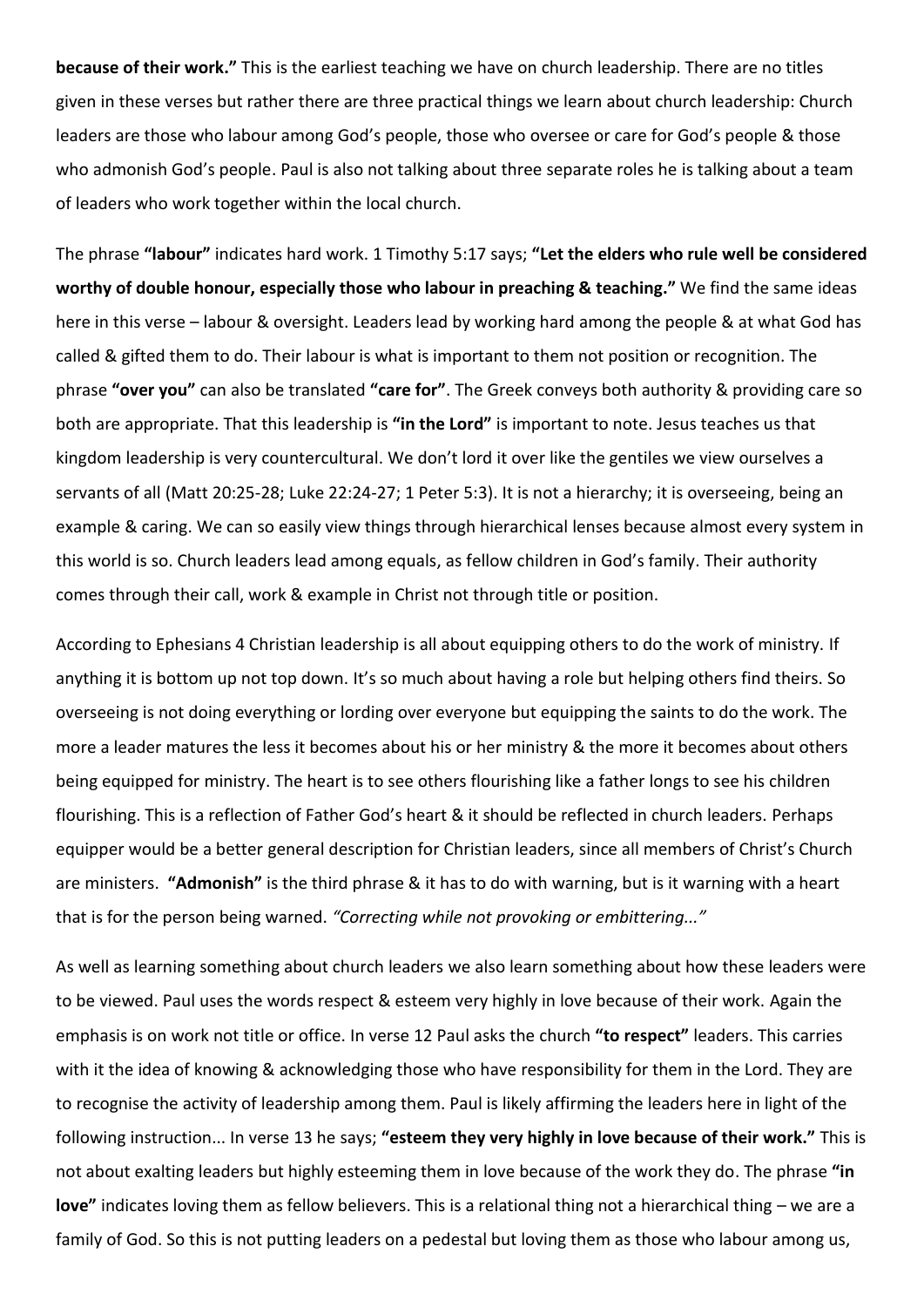care for us in the Lord & admonish us with hearts which reflect our loving heavenly father. This is about getting behind them, gathering around them & working with them. There is no clergy & laity divide in the kingdom only leaders who work among, oversee & admonish every believer to be all it can in Christ.

#### **2. HEALTHY COMMUNITY (13b-15)**

In verse 12 Paul makes a request, in the last phrase of 13 he gives a command. **"Be at peace among yourselves."** Relational harmony is vital in the church of God. This is why Paul wrote to Titus; **"As for a person who stirs up division, after warning him once & then twice, have nothing more to do with him, knowing that such a person is warped & sinful; he is self-condemned."** According to Proverbs 6:19; **"one who spreads strife among brothers"** is one of the seven things God hates. So this command to be at peace among ourselves is no light matter, but a sobering command. A healthy church is a church at peace, an unhealthy church is one divided into factions. With this in mind Paul gives instruction regarding how to handle difficult people. Even though this was a healthy church Paul seen the possibility of division & we need to discern & recognise this possibility so we can avoid it at all costs.

It is the responsibility of each Christian to admonish the unruly, encourage the fainthearted, help the weak & be patient with all. However it is part of the work of the leaders to care & oversee that these things get done. That the unruly are not left unchecked, the fainthearted get the encouragement they need & the weak get help. This responsibility is given to all but the fact it comes up just after acknowledging leadership is no mistake. The fact Paul uses the word **"admonish"** again so shortly after highlights this. It is the leaders work to make sure these things happen, to make sure no one repays anyone evil for evil... that rejoicing & prayer are given priority in all occasions... that the Spirit is not quenched, that prophecy is not despised yet is tested etc... All of us should care about all these things, but it is the leader's work to care & oversee these things. To not care is to not lead.

The phrase **"unruly"** is a military term referring to those who are out of line. Those out of line need to be not followed but brought back into line for the peace of the church... The fainthearted are those who are easily discouraged or disheartened, they need gentle encouragement. The weak are those who need more help than others. We must be patience with all these people. Our hearts are to be for them. To see them in line, full of courage & strong. *Some need warned. Some need encouraged. Some need helped. All need patience*.

Paul says **"See that no one repays anyone evil for evil, but always seek to do good to one another & to everyone."** This is how to treat one another & handle difficult people not through pay back but by seeking out opportunities to do them good. It was while we were yet sinners that Christ did the ultimate good thing for us – died in our place on the cross - & we ought to reflect this is how we treat one another & everyone. Repaying evil for evil never works, it never changes hearts, it never fixes anything, it is